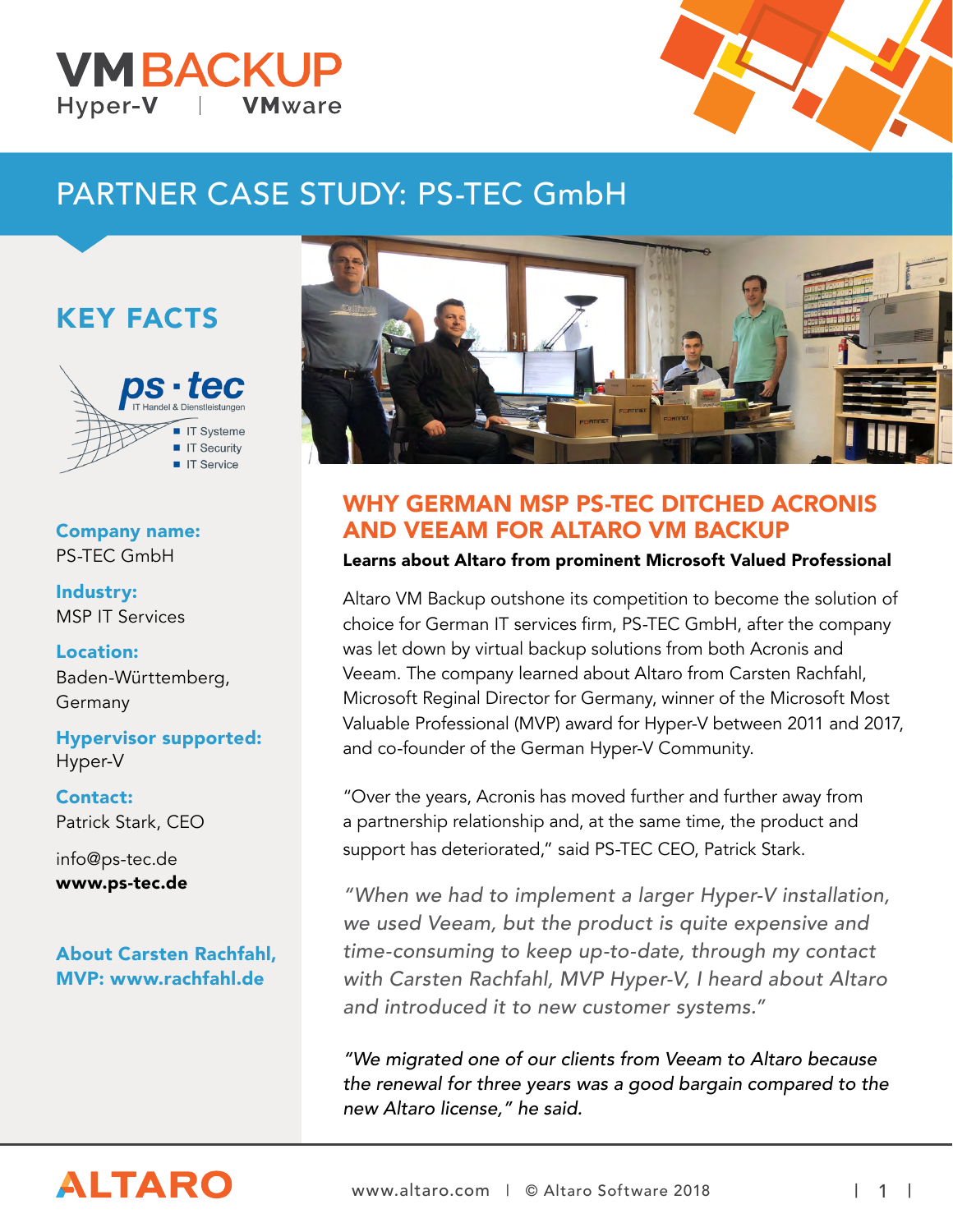"The archive backup used to have a window of around 4 to 5 hours for their reverse incremental to a NAS. With Altaro, we are down to around just 1 hour. The disk space needs are a fraction of the previous monthly full backups thanks to Altaro's augmented inline deduplication."

## 100% CUSTOMER RETENTION RATE

PS-TEC prides itself in a genuine, personal approach, which has resulted a 100% customer retention rate since the company was founded in 2003.

"It's all about what our customers want," Mr Stark says, talking about the company's portfolio of services and choice of delivery models.

"If our customers are happy, then we are happy too."

This is what led PS-TECh to choose to partner with Altaro.

### EASE OF USE FOR SMOOTHER WORK DAYS

"The product itself is easy to install and manage, especially through its Cloud Management Console, the CMC, where we have a single view of all our clients' installations," Mr Stark explains.

"This makes the total cost for our clients go down and our daily lives easier."

Mr Stark and his team are impressed by the product's feature set and price point: "We use the unlimited version for most clients. Product pricing and renewal pricing is fair in our opinion."



# NO NEED FOR LONG ONSITE RESTORE OPERATIONS

Describing an incident where Altaro VM Backup truly saved the day, Mr Stark referred to a time when they needed to delete one of their customer's Exchange mailboxes as part of a migration to another mail product.

"While doing this, our team member didn't read the warning message that asked if he really wanted to remove the users," Mr Stark recalls, highlighting that their goals had been to only delete the mailboxes but now the users had also been deleted.

"After noticing the error, we were really quick to restore all affected user accounts from the backup of the night before. In the old days, this would have meant a long onsite restore operation with significant losses for our customer."